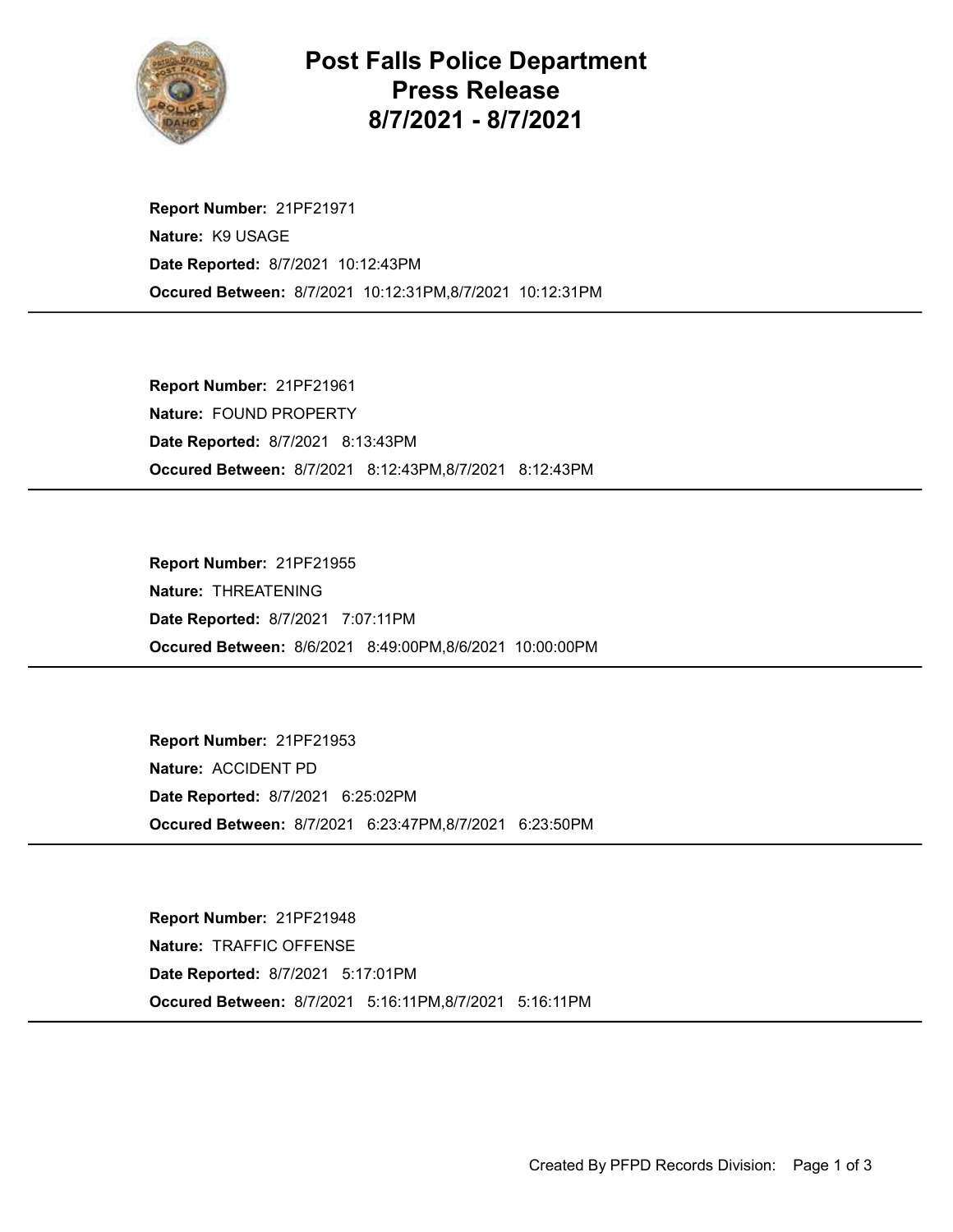Occured Between: 8/7/2021 3:45:20PM,8/7/2021 4:00:00PM Report Number: 21PF21936 Nature: JUVENILE PROBLE Date Reported: 8/7/2021 3:46:22PM

Occured Between: 8/7/2021 1:20:00PM,8/7/2021 1:25:00PM Report Number: 21PF21912 Nature: SHOPLIFTER Date Reported: 8/7/2021 1:22:45PM

Occured Between: 8/7/2021 12:43:19PM,8/7/2021 12:43:22PM Report Number: 21PF21904 Nature: MEDICAL ASSIST Date Reported: 8/7/2021 12:44:27PM

Occured Between: 8/7/2021 12:24:40PM,8/7/2021 12:24:43PM Report Number: 21PF21901 Nature: ACCIDENT H&R Date Reported: 8/7/2021 12:25:24PM

Occured Between: 8/7/2021 11:39:06AM,8/7/2021 11:39:06AM Report Number: 21PF21894 Nature: DOMESTIC DISPUT Date Reported: 8/7/2021 11:42:24AM

Occured Between: 8/7/2021 11:35:42AM,8/7/2021 11:35:50AM Report Number: 21PF21895 Nature: ACCIDENT PD Date Reported: 8/7/2021 11:38:55AM